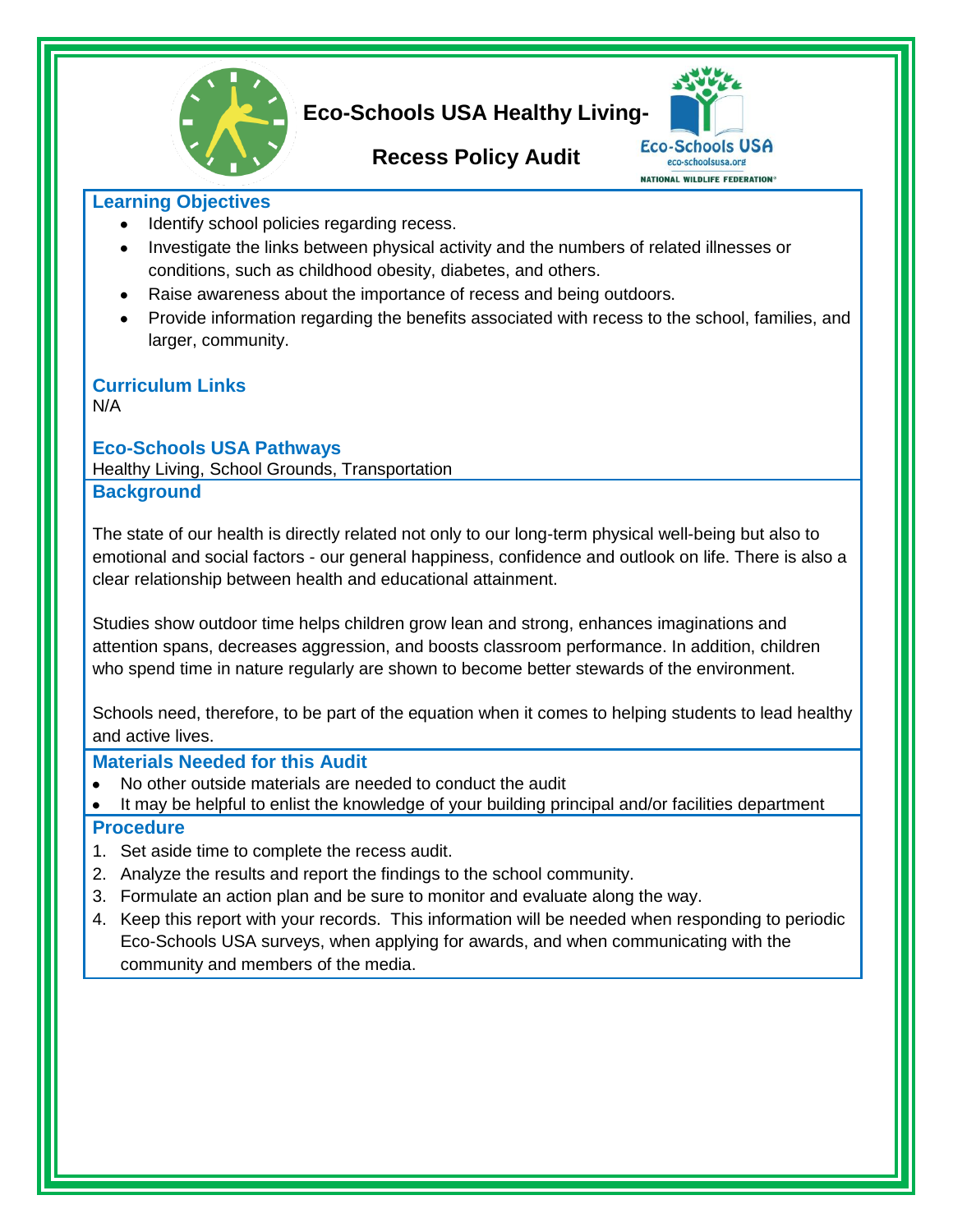|    | 1. I know about the effects of recess on behavior.                                                                                                                                              |                                                                                                                                                        | <b>Yes</b> | No                |
|----|-------------------------------------------------------------------------------------------------------------------------------------------------------------------------------------------------|--------------------------------------------------------------------------------------------------------------------------------------------------------|------------|-------------------|
|    | 2. I know about the effects of recess on academic performance.                                                                                                                                  |                                                                                                                                                        | Yes        | <b>No</b>         |
| 3. | Does your school have recess at least 4 out of 5 days per<br>week?                                                                                                                              | <b>Yes</b><br><b>No</b>                                                                                                                                |            |                   |
| 4. | On average, how many total minutes per day does a student<br>receive recess? (Do not include time for lunch when students<br>are eating and are not physically active.)                         | < 15 minutes of recess per day<br>15 to 20 minutes of recess per day<br>$\Box$ > 21 minutes per day<br>Rarely<br><b>Sometimes</b><br><b>Very Often</b> |            |                   |
| 5. | How often do classroom teachers/counselors keep individual<br>students from recess to fulfill academic requirements?                                                                            |                                                                                                                                                        |            |                   |
| 6. | During favorable weather conditions are students encouraged<br>to stay outdoors during recess?                                                                                                  | $\Box$ Yes                                                                                                                                             | <b>No</b>  | Don't Know        |
|    | 7. During inclement weather, are students encouraged to go<br>outdoors during recess?                                                                                                           | <b>Yes</b><br>$\mathsf{L}$                                                                                                                             | <b>No</b>  | Don't Know        |
|    | <b>FORMAL RECESS POLICIES</b>                                                                                                                                                                   |                                                                                                                                                        |            |                   |
|    | 8. Does your school district/state have a written policy that<br>specifies the number of recess minutes per day student<br>should receive?<br>If Yes, how many minutes per day? ____ minutes    | <b>Yes</b>                                                                                                                                             | No         | Don't Know        |
| 9. | Does your school have a written policy that specifies the<br>number of recess minutes per day students should receive?<br>If Yes, how many minutes per day? ___<br>minutes                      | <b>Yes</b>                                                                                                                                             | No         | Don't Know        |
|    | 10. Does your school district/state have a written policy<br>requiring that students be provided with organized activities<br>during recess?                                                    | Yes<br>$\sim$                                                                                                                                          | <b>No</b>  | Don't Know        |
|    | 11. Does your school have a written policy requiring that students<br>be provided with organized activities during recess?                                                                      | $\Box$ Yes                                                                                                                                             | <b>No</b>  | Don't Know        |
|    | 12. Does your school district/state have a written policy<br>requiring recess supervisors to receive formalized training on<br>playground supervision?                                          | Yes                                                                                                                                                    | <b>No</b>  | <b>Don't Know</b> |
|    | 13. Does your school have a written policy requiring recess<br>supervisors to receive formalized training on playground<br>supervision?                                                         | $\blacksquare$ Yes                                                                                                                                     | No         | Don't Know        |
|    | 14. Does your school district/state have a written policy that<br>specifies a maximum student-to-supervisor ratio during<br>recess?<br>If Yes, what is the ratio? _______ Student: 1 Supervisor | $\Box$ Yes                                                                                                                                             | No         | Don't Know        |
|    | 15. Does your school district/state have a written policy that<br>specifies a maximum student-to-supervisor ratio during<br>recess?<br>If Yes, what is the ratio? _______ Student: 1 Supervisor | <b>Yes</b>                                                                                                                                             | No         | Don't Know        |
|    | 16. Does your school district/state have a written policy<br>requiring regular maintenance of playground facilities and<br>equipment?                                                           | Yes                                                                                                                                                    | No         | Don't Know        |
|    | 17. Does your school have a written policy requiring regular<br>maintenance of playground facilities and equipment?                                                                             | $\Box$ Yes                                                                                                                                             | <b>No</b>  | Don't Know        |